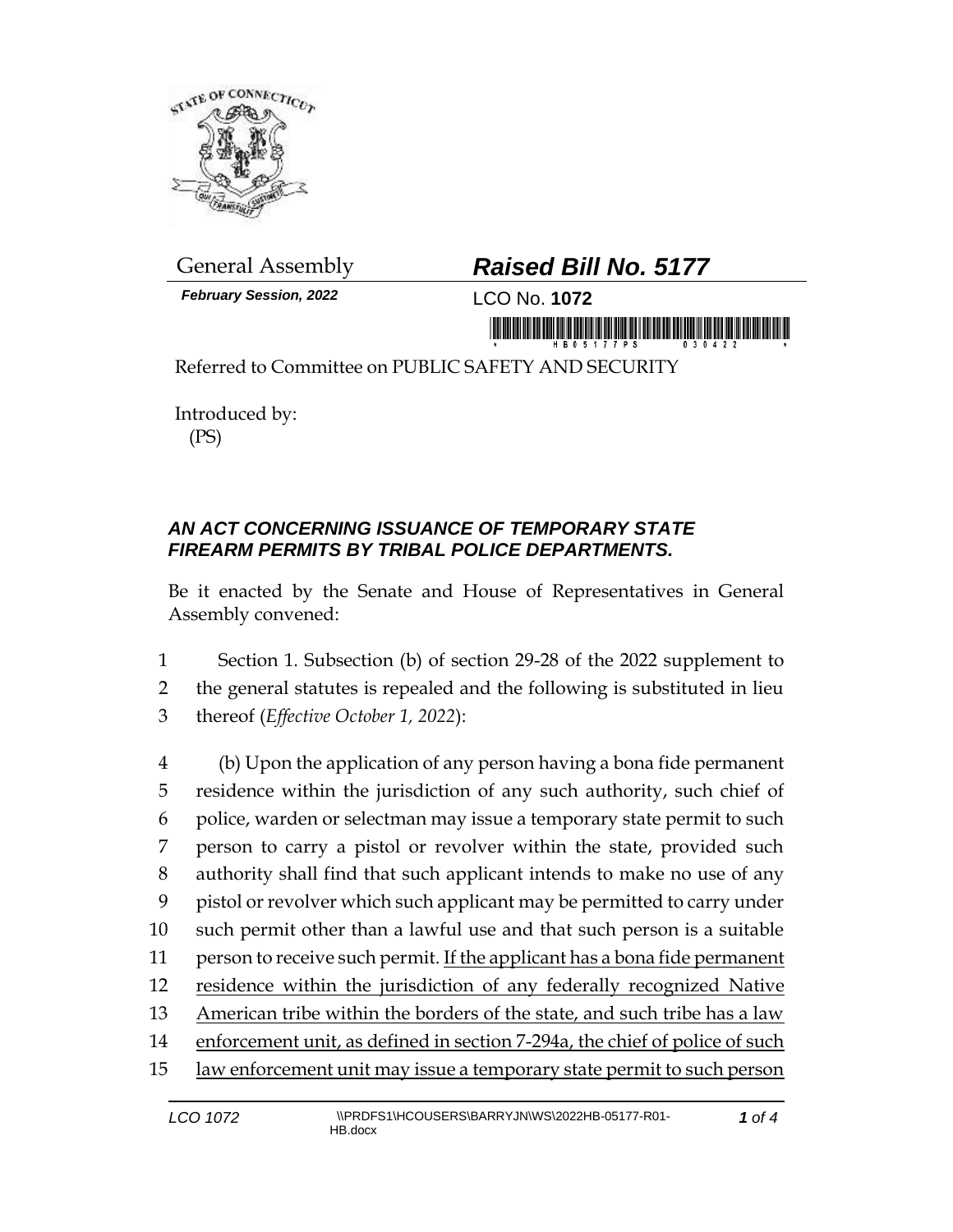pursuant to the provisions of this subsection. No state or temporary state permit to carry a pistol or revolver shall be issued under this subsection if the applicant (1) has failed to successfully complete a course approved by the Commissioner of Emergency Services and Public Protection in the safety and use of pistols and revolvers including, but not limited to, a safety or training course in the use of pistols and revolvers available to the public offered by a law enforcement agency, a private or public educational institution or a firearms training school, utilizing instructors certified by the National Rifle Association or the Department of Energy and Environmental Protection and a safety or training course in the use of pistols or revolvers conducted by an instructor certified by the state or the National Rifle Association, (2) has been convicted of (A) a felony, or (B) a misdemeanor violation of section 21a-279 on or after October 1, 2015, or (C) a misdemeanor violation of section 53a-58, 53a-61, 53a-61a, 53a- 62, 53a-63, 53a-96, 53a-175, 53a-176, 53a-178 or 53a-181d during the preceding twenty years, (3) has been convicted as delinquent for the commission of a serious juvenile offense, as defined in section 46b-120, (4) has been discharged from custody within the preceding twenty years after having been found not guilty of a crime by reason of mental disease or defect pursuant to section 53a-13, (5) (A) has been confined in a hospital for persons with psychiatric disabilities, as defined in section 17a-495, within the preceding sixty months by order of a probate court, or (B) has been voluntarily admitted on or after October 1, 2013, to a hospital for persons with psychiatric disabilities, as defined in section 17a-495, within the preceding six months for care and treatment of a psychiatric disability and not solely for being an alcohol-dependent person or a drug-dependent person as those terms are defined in section 17a-680, (6) is subject to a restraining or protective order issued by a court in a case involving the use, attempted use or threatened use of physical force against another person, including an ex parte order issued pursuant to section 46b-15 or 46b-16a, (7) is subject to a firearms seizure order issued prior to June 1, 2022, pursuant to section 29-38c after notice and hearing, or a risk protection order or risk protection investigation order issued on or after June 1, 2022, pursuant to section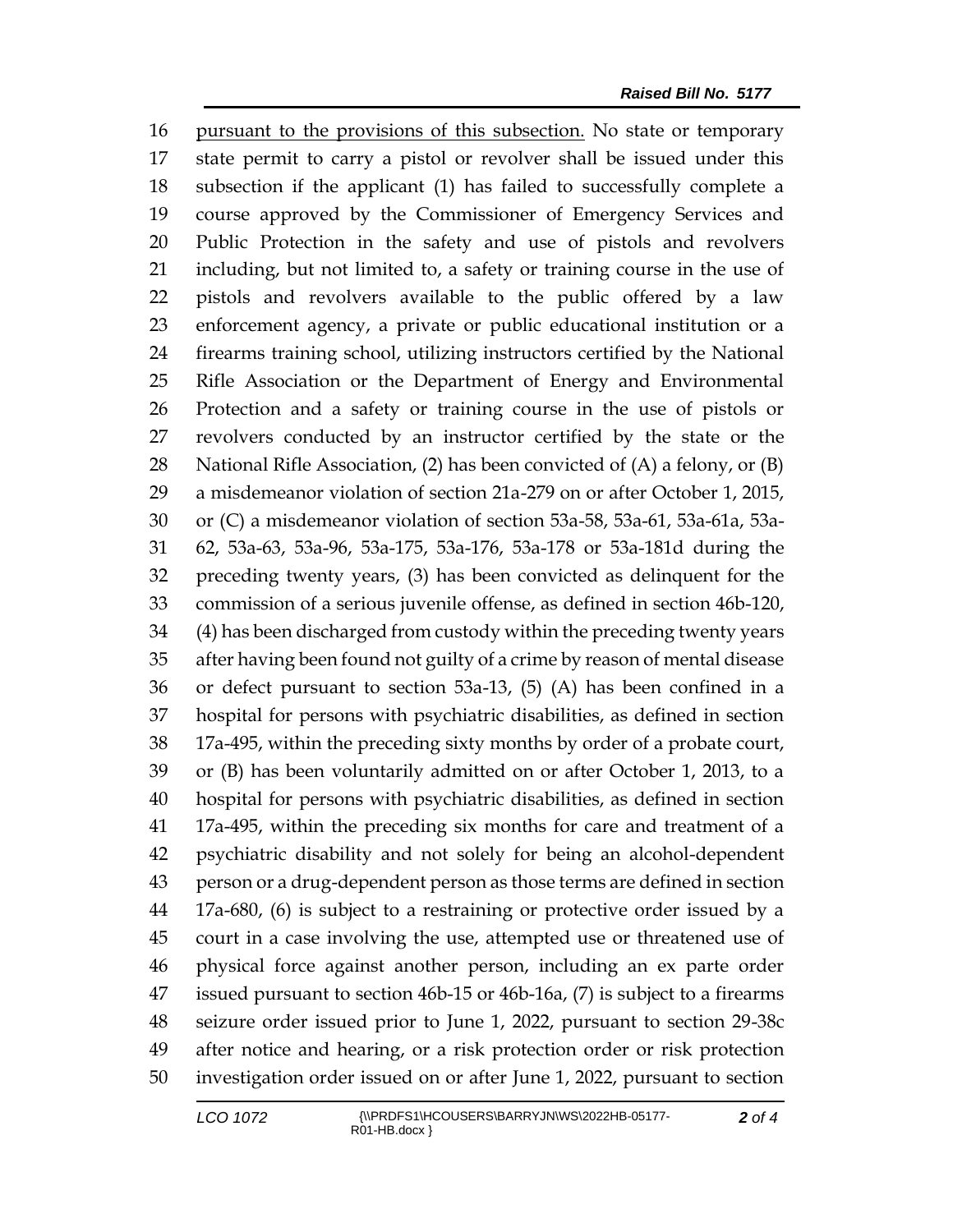29-38c, (8) is prohibited from shipping, transporting, possessing or 52 receiving a firearm pursuant to 18 USC  $922(g)(4)$ ,  $(9)$  is an alien illegally or unlawfully in the United States, or (10) is less than twenty-one years of age. Nothing in this section shall require any person who holds a valid permit to carry a pistol or revolver on October 1, 1994, to participate in any additional training in the safety and use of pistols and revolvers. No person may apply for a temporary state permit to carry a pistol or revolver more than once within any twelve-month period, and no temporary state permit to carry a pistol or revolver shall be issued to any person who has applied for such permit more than once within the preceding twelve months. Any person who applies for a temporary state permit to carry a pistol or revolver shall indicate in writing on the application, under penalty of false statement in such manner as the issuing authority prescribes, that such person has not applied for a temporary state permit to carry a pistol or revolver within the past twelve months. Upon issuance of a temporary state permit to carry a pistol or revolver to the applicant, the local authority shall forward the original application to the commissioner. Not later than sixty days after receiving a temporary state permit, an applicant shall appear at a location designated by the commissioner to receive the state permit. The commissioner may then issue, to any holder of any temporary state permit, a state permit to carry a pistol or revolver within the state. Upon issuance of the state permit, the commissioner shall make available to the permit holder a copy of the law regarding the permit holder's responsibility to report the loss or theft of a firearm and the penalties associated with the failure to comply with such law. Upon issuance of the state permit, the commissioner shall forward a record of such permit to the local authority issuing the temporary state permit. The commissioner shall retain records of all applications, whether approved or denied. The copy of the state permit delivered to the permittee shall be laminated and shall contain a full-face photograph of such permittee. A person holding a state permit issued pursuant to this subsection shall notify the issuing authority within two business days of any change of such person's address. The notification shall include the old address and the new address of such person.